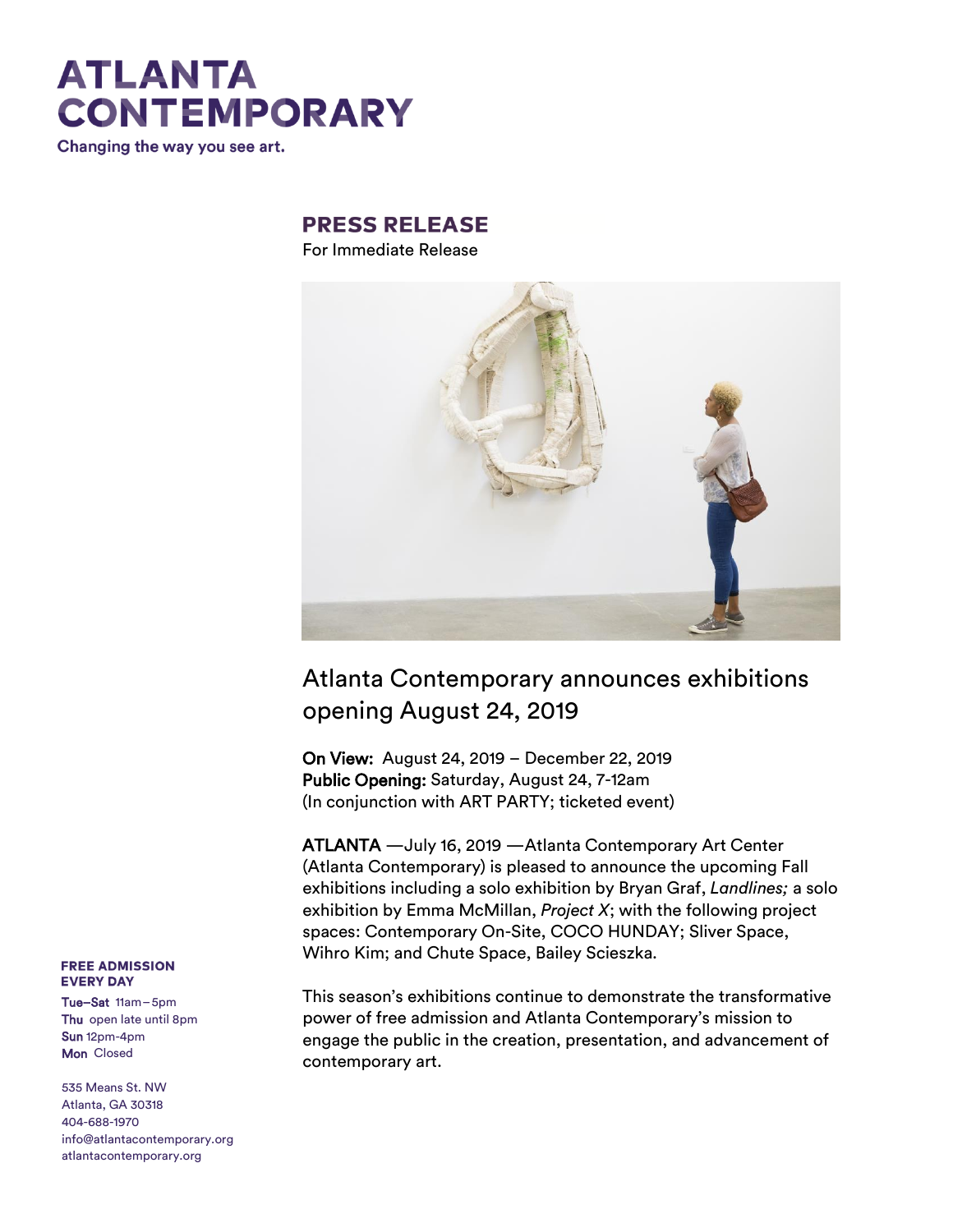Changing the way you see art.

"While this new fiscal year sees the departure of our curator, we are excited about our future. On behalf of the staff and Board of Directors, we thank Daniel Fuller for being such an integral part of Atlanta Contemporary over the last four and a half years," says Veronica Kessenich, executive director of Atlanta Contemporary. "We will surely miss him and thank him for his leadership and service to Atlanta Contemporary."

Randy Gue, board chair states: "The Board of Directors is excited about what's next for Atlanta Contemporary. Beginning with ART PARTY and the Fall exhibitions, Veronica Kessenich, executive director, and the staff continue the good work of transforming Atlanta Contemporary since we eliminated admission four years ago. Join us for this unique year as we bring in new voices and new experiences into our exhibitions, programming, and partnerships."

### Bryan Graf, *Landlines*  Gallery 3

In *Landlines*, Graf continues his exploration across a varied range of photographic approaches and subjects. Finding equal importance in conceptual, visceral, and narrative approaches to the medium. The exhibition title, *Landlines*, is borrowed from landline telephoneswhich are in a fixed, specific location to communicate with someone. While we're communicating from this place, there's also the ambient sounds and beautiful static surrounding us. Thoughts fade in and out, lists are made, doodles jotted on notepads – activities that are not directly a part of our conversation, but nonetheless are there; active in space and time. There is value in the silent pauses, daydreams and interferences that are a part of the landscape of communication.

### Emma McMillan, *Project X* Gallery 4

*Project X* examines the work of Atlanta architect John Portman, whose prolific output since the 1960's shaped the face of the city. Titled after Portman's unrealized 1969 utopian residential building, *Project X* confronts the architecture, theory and legacy of Portman's designs and career.

#### **FREE ADMISSION EVERY DAY**

Tue–Sat 11am–5pm Thu open late until 8pm Sun 12pm-4pm Mon Closed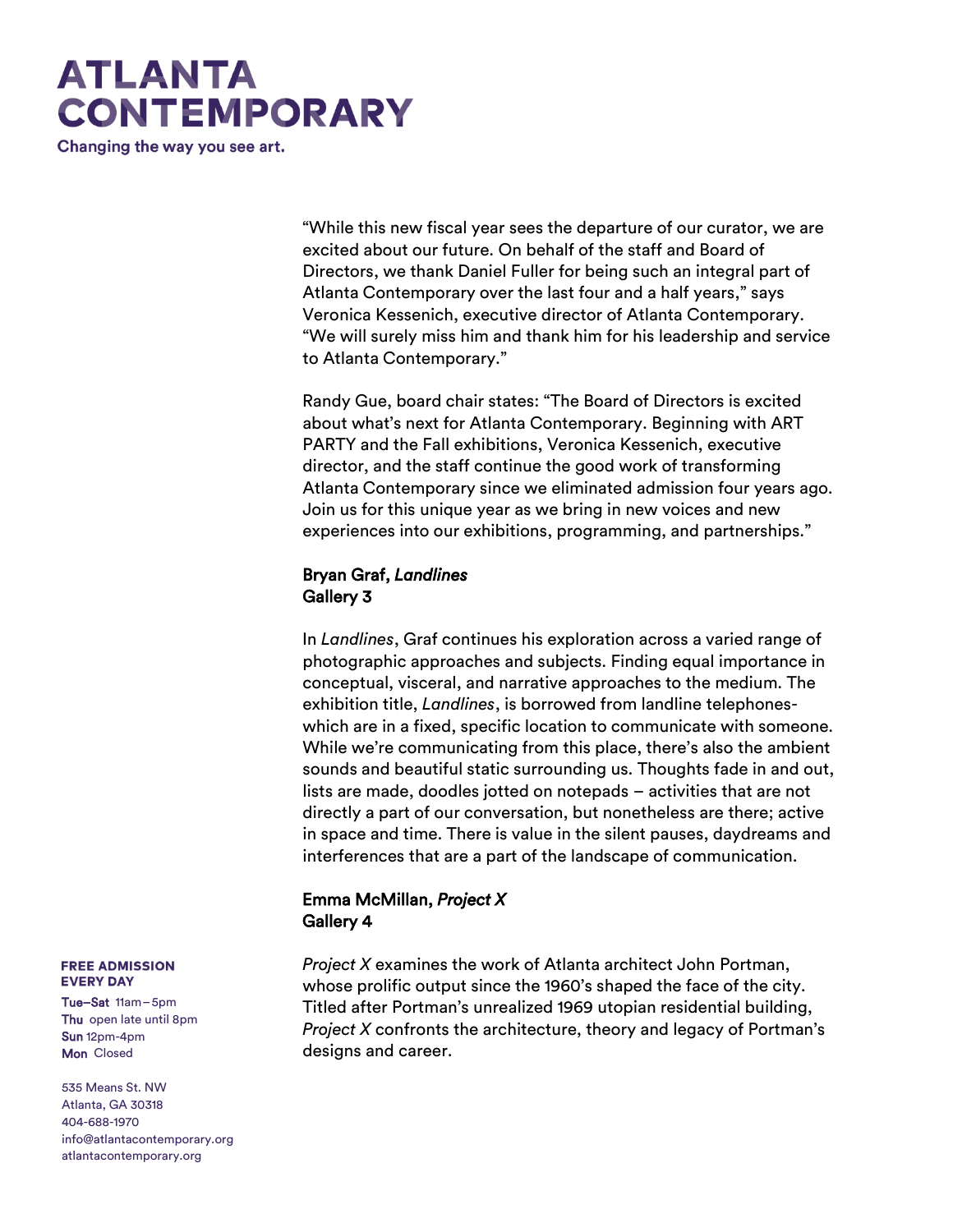Changing the way you see art.

McMillan's series of large oil and aquarelle paintings borrow from Portman's visual tricks such as forced perspective, blur, vertigo, and mirrored reflection to emulate the dimension reminiscent of his buildings in downtown Atlanta. Utilizing care and control in her painting technique, McMillan evokes Portman's iconic structures through the post-modernist preoccupation with hyperspace and the suppression of depth. Hanging banners and feminine iconography stabilize and support the airy, light-filled surfaces.

### COCO HUNDAY Contemporary On-Site

COCO HUNDAY (est. 2016) is an artist run exhibition space located in Tampa, Florida. This space is directed by artist Jason Lazarus, and the gallery focuses on presenting solo shows of emerging and midcareer artists. Recent exhibitions at COCO HUNDAY include Thomas Kong's *FILLERUP*, Ben Fain's *DREAMCATCHER*, and Sanaz Sohrabi's *DOCUMENTS INFIELD*

### Wihro Kim, *Living Room* Sliver Space

Wihro Kim is an artist based in Atlanta, GA, where he received his BFA from Georgia State University in 2015. He has had solo shows at Institute 193 in Lexington, KY, and Poem 88 and Mammal Gallery in Atlanta. He has been included in group shows at The High Museum, The Zuckerman Museum, and MOCA GA amongst others.

### Bailey Scieszka, *Secret Honor*  Chute Space

Bailey Scieszka lives and works in Detroit. She holds a BFA from the Cooper Union in New York City. She has recently shown with MOCAD (Detroit), Stems (Brussels), Larrie (New York), Maria Bernheim (Zürich), and What Pipeline (Detroit). Her puppet dramas have been performed at Paris Internationale and NADA New York. Her work has been featured in *Vogue, Forbes, The New York Times, Mousse, Cura, Cultured, The Los Angeles Times*, and *The Detroit Metro Times*. What Pipeline recently published *More Heart Than Brains: The Collected Plays of Bailey Scieszka*. Much of Scieszka's work emerges from the mind of her alter-ego Old Put, a demonic-

#### **FREE ADMISSION EVERY DAY**

Tue–Sat 11am–5pm Thu open late until 8pm Sun 12pm-4pm Mon Closed